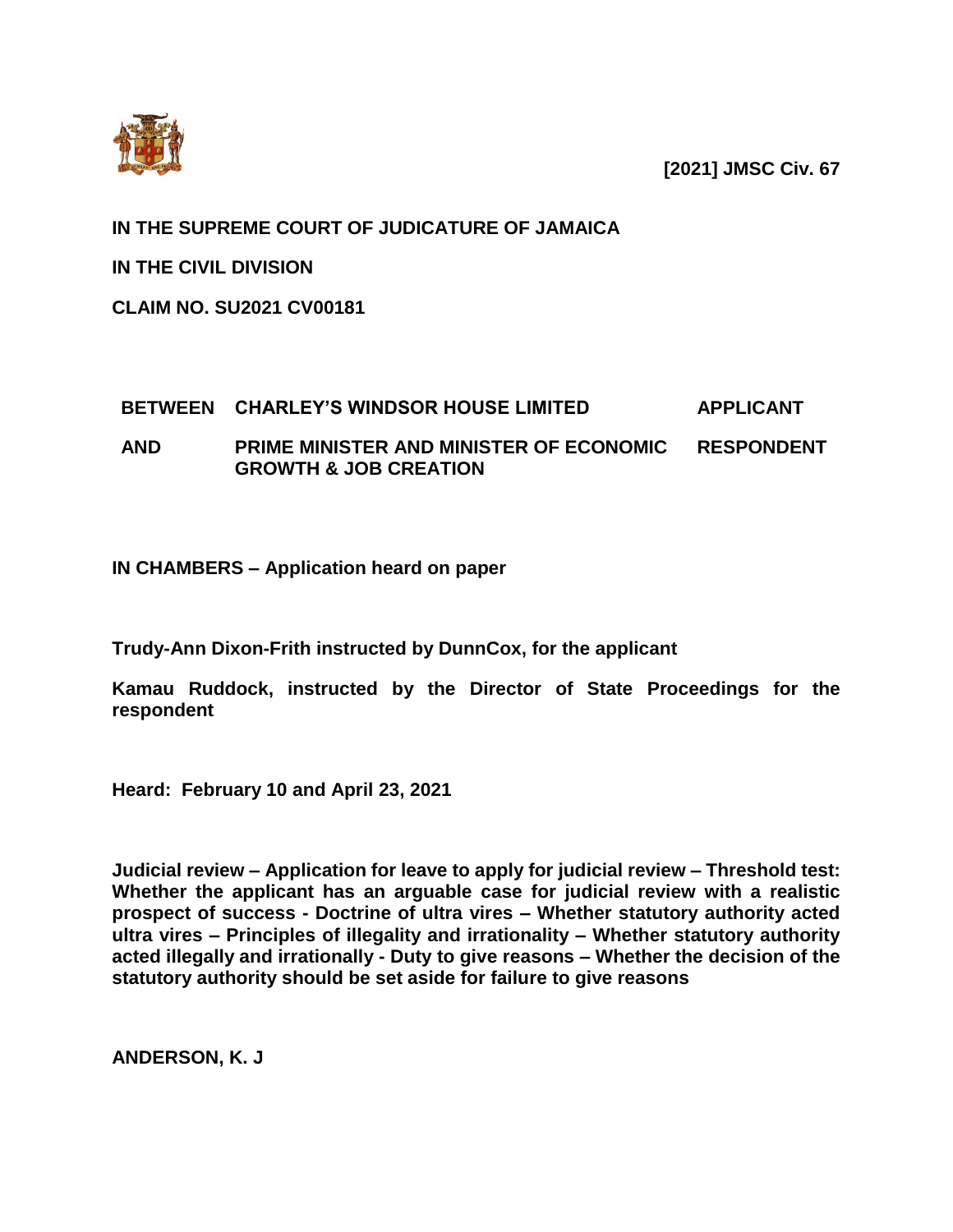#### **BACKGROUND**

- **[1]** In or about December 2018, the applicant applied to the Town and Country Planning Authority (hereinafter referred to as, '*the TCPA*') and the Kingston and Saint Andrew Municipal Corporation (hereinafter referred to as, '*the KSAMC'*) for planning and building permission to construct a petroleum storage and dispensing facility and a convenience store on the property comprised in Certificate of Title now registered at Volume 1365 Folio 368 of the Register Book of Titles. The application for planning permission, was also supported by the relevant architectural drawings, which illustrated how the building would be laid out on the grounds of the property.
- **[2]** By letter dated June 11, 2019, the TCPA communicated its decision to refuse the grant of the planning permission to construct the gas station and convenience store on the proposed land. The TCPA gave the reasons for its refusal as follows:
	- *1. 'The proposed filling station and filling store would be an undesirable intrusion into the predominantly residential area and would be detrimental to the amenities thereof.*
	- *2. The Town and Country Planning the Provisional Development Order (2017) Policy, PFS and Policy PFS prohibit such industries taking place where the amenities may be adversely affected.*
	- *3. The proposed distances from the residential and institutional developments do not satisfy the requirements of the Revised Policy Guidelines for Proper Sitting and Design of Petrol and Oil Filling Stations.'*
- **[3]** In a letter dated July 9, 2019, the KSAMC also refused building permission.
- **[4]** In a letter dated July 17, 2019, the applicant appealed the TCPA refusal to the Minister responsible for town and country planning. The appeal was heard on November 26, 2019 and the evidence received and examined by the Honourable Daryl Vaz (hereinafter referred to as, '*Minister Vaz.*')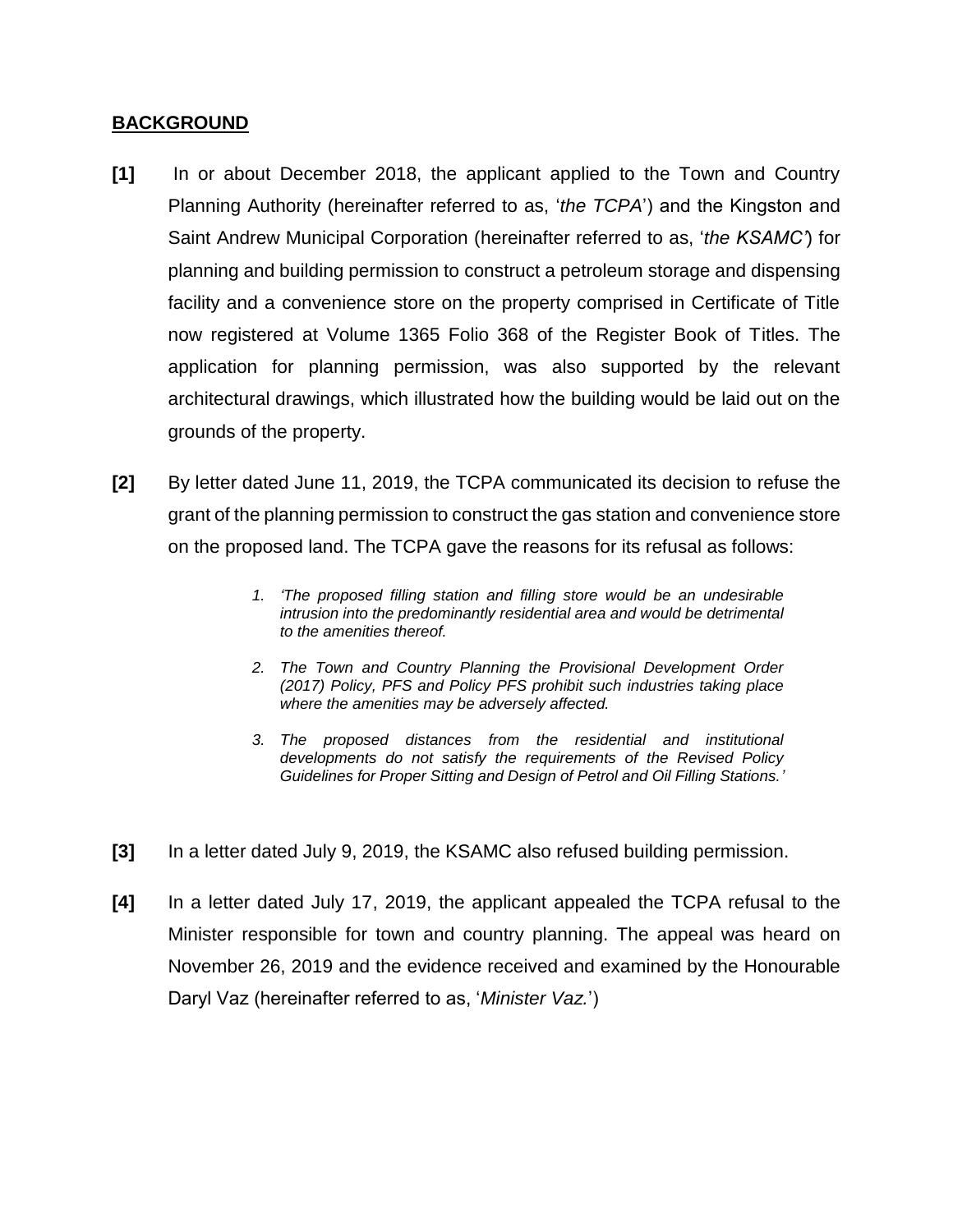**[5]** The respondent refused the appeal in a letter dated October 25, 2020 (hereinafter referred to as, '*the decision'*) and upheld the decisions of both the TCPA and KSAMC. The respondent, in its decision, has communicated that:

> *'After careful consideration of technical reports and submissions made, I am satisfied that this type of land use cannot be supported at the proposed location. My decision therefore is to dismiss the appeal, thereby upholding the refusal of the planning permission by the Town and Country Planning Authority.'*

- **[6]** By way of a notice of application for court orders, filed on January 20, 2021, the applicant seeks the following orders:
	- *1. 'Leave be granted to the applicant to apply for judicial review by way of:*
		- *(1) An order of certiorari against the respondent quashing his decision and finding made on October 25, 2020, refusing the appeal of the applicant which challenged the decision of the Town and Country Planning Authority made on May 21, 2019 relative to planning permission for property known as land comprised in Certificate of Title now registered at Volume 1365 Folio 368 of the Register Book of Titles and bearing civic address 9 Herb McKenley Drive, Kingston 6, Saint Andrew.*
		- *(2) An order of mandamus against the respondent compelling him to allow the appeal of the applicant which challenged the decision of the Town and Country Planning Authority made on May 21, 2019 and grant the planning permission sought by the applicant for the construction and development of the petroleum storage and dispensing facility on property known as land comprised in Certificate of Title now registered at Volume 1365 Folio 368 of the Register Book of Titles and bearing civic address 9 Herb McKenley Drive, Kingston 6, Saint Andrew.*
	- *2. A declaration that the decision and the finding of the respondent made on October 25, 2020, refusing the appeal of the applicant which challenged the decision of the Town and Country Planning Authority made on May 21, 2019, is unlawful and accordingly is null and void and of no effect.*
	- *3. That such consequential directions may be given as may be deemed appropriate on the grant of leave for judicial review.*
	- *4. There shall be no order as to costs.'*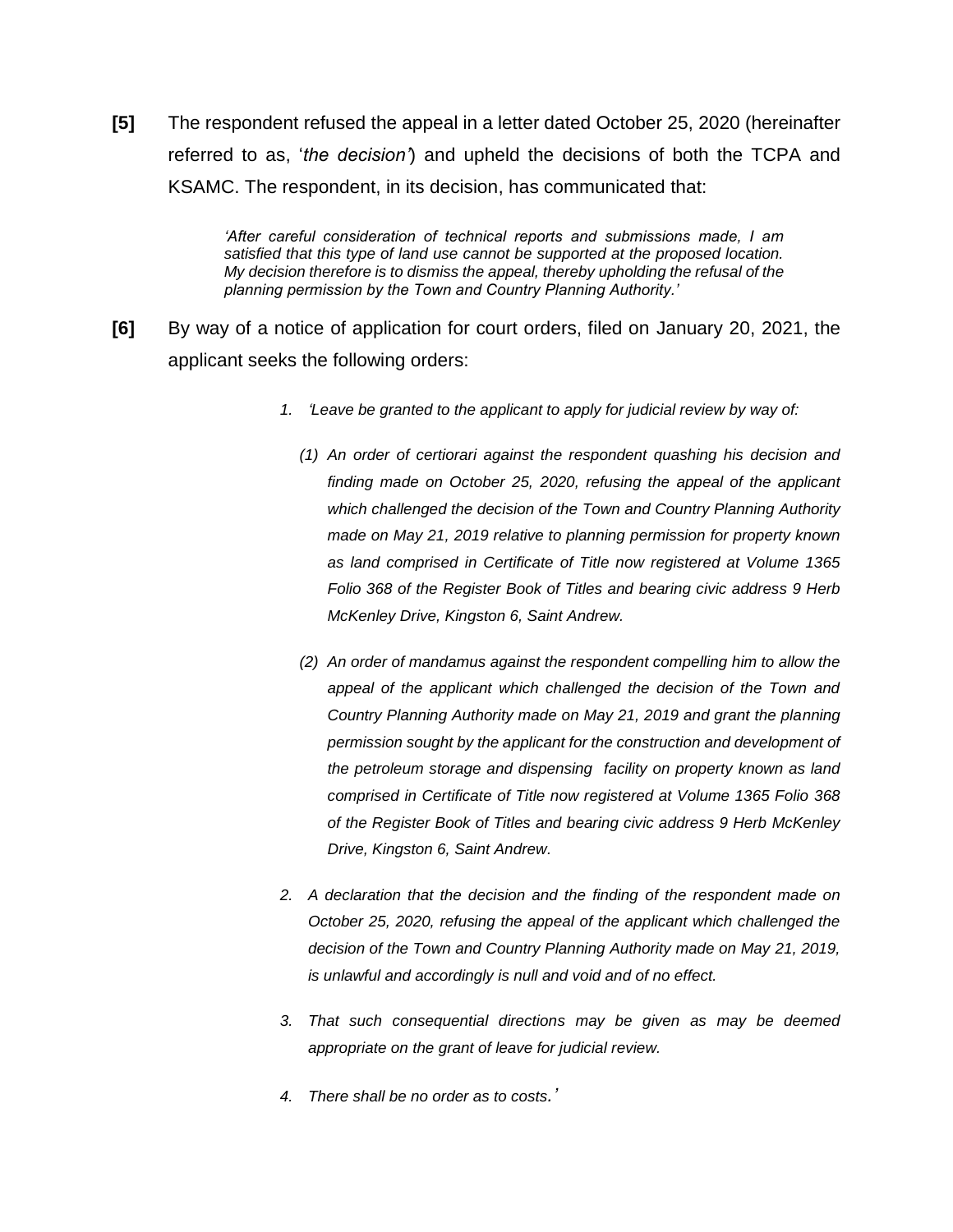#### **[7]** The grounds on which the applicant seeks those orders above, are as follows:

- *(1) 'The decision and/or finding made by the respondent to refuse to allow the appeal of the applicant which challenged the decision on the Town and Country Planning Authority made on May 21, 2019 relative to planning permission for property known as land comprised in Certificate of Title now registered at Volume 1365 Folio 368 of the Register Book of Titles and bearing civic address 9 Herb McKenley Drive, Kingston 6, Saint Andrew (the decision) is unlawful, irrational and illogical.*
- *(2) The applicant relies on the full contents of the Affidavit of Christopher S. Charley filed contemporaneously herewith.*
- *(3) Part 56 of the Civil Procedure Rules permits the instant application to be made.*
- *(4) There is no appeal procedure set out in the Town and Country Planning Act to challenge the decision of the Minister responsible for town and country planning, who is the respondent.*
- *(5) There are no alternative remedies available to the applicant. Alternatively, all alternative remedies have been exhausted by the applicant.*
- *(6) The time limit to apply for leave for judicial review to challenge the decision has not been exceeded, as the decision was made on October 25, 2020.*
- *(7) The applicant is personally and directly affected by the decision of the respondent.'*
- **[8]** This matter came on for hearing before me on February 10, 2021, at that hearing, the applicant's attorney was present, while the respondent's attorney was not in attendance. The court made the decision to consider the application on paper. On February 15, 2021, the court received written submissions on behalf of the respondent. Though same was filed belatedly, the court has deemed it prudent to give consideration to said written submissions, for the purposes of these reasons and has therefore, so done.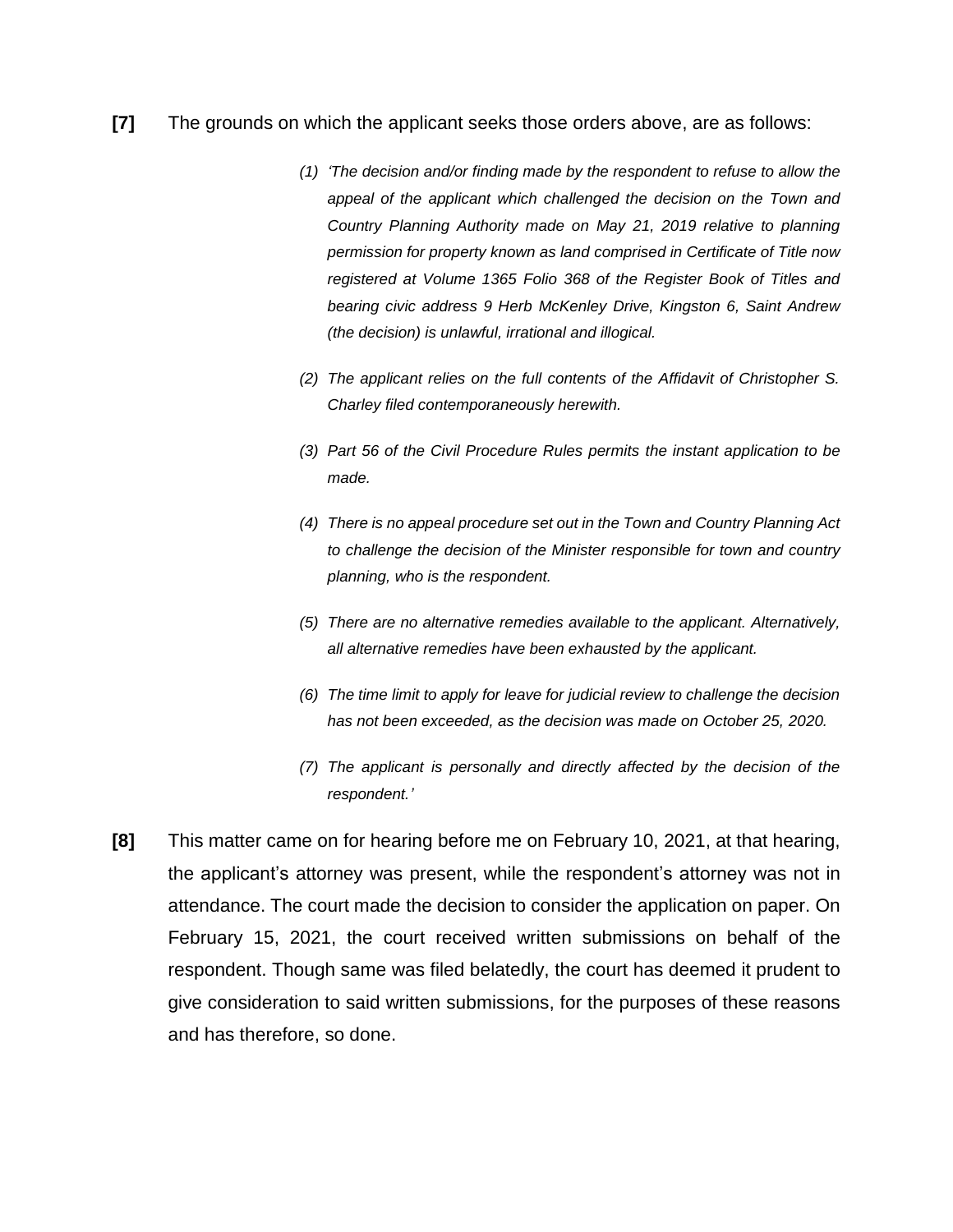#### **ISSUES**

- **[9]** The substantive issue which is to be considered in light of this application is, whether the applicant has an arguable ground for judicial review with a realistic prospect of success. See: **Fritz Pinnock and Ruel Reid v Financial Investigations Division [2020] JMCA App 13.**
- **[10]** The sub-issues which the court ought to consider are:
	- i. Whether it is arguable and has a realistic prospect of success, that the respondent may have acted illegally and irrationally in refusing the appeal of the applicant.
	- ii. Whether it is arguable and has a realistic prospect of success, that the respondent may have acted ultra vires its powers in the Town and Country Planning Act.
	- iii. Whether it is arguable and has a realistic prospect of success, that the respondent may have had a duty to provide reasons for its refusal to the applicant.

## **THE LAW**

#### **Burden and standard of proof**

**[11]** The burden of proof in matters such as these rests with the person who has filed the application. Hence, the well-known phrase, '*he who asserts must prove.*' The applicant has brought this application against the respondent, and it therefore, has the burden of proving its case in that regard. The requisite standard of proof is, as applied, proof on a balance of probabilities.

#### **The role of the court in matters of judicial review**

**[12]** The role of the court in judicial review is to provide supervisory jurisdiction over persons or bodies that perform public law functions or that make decisions that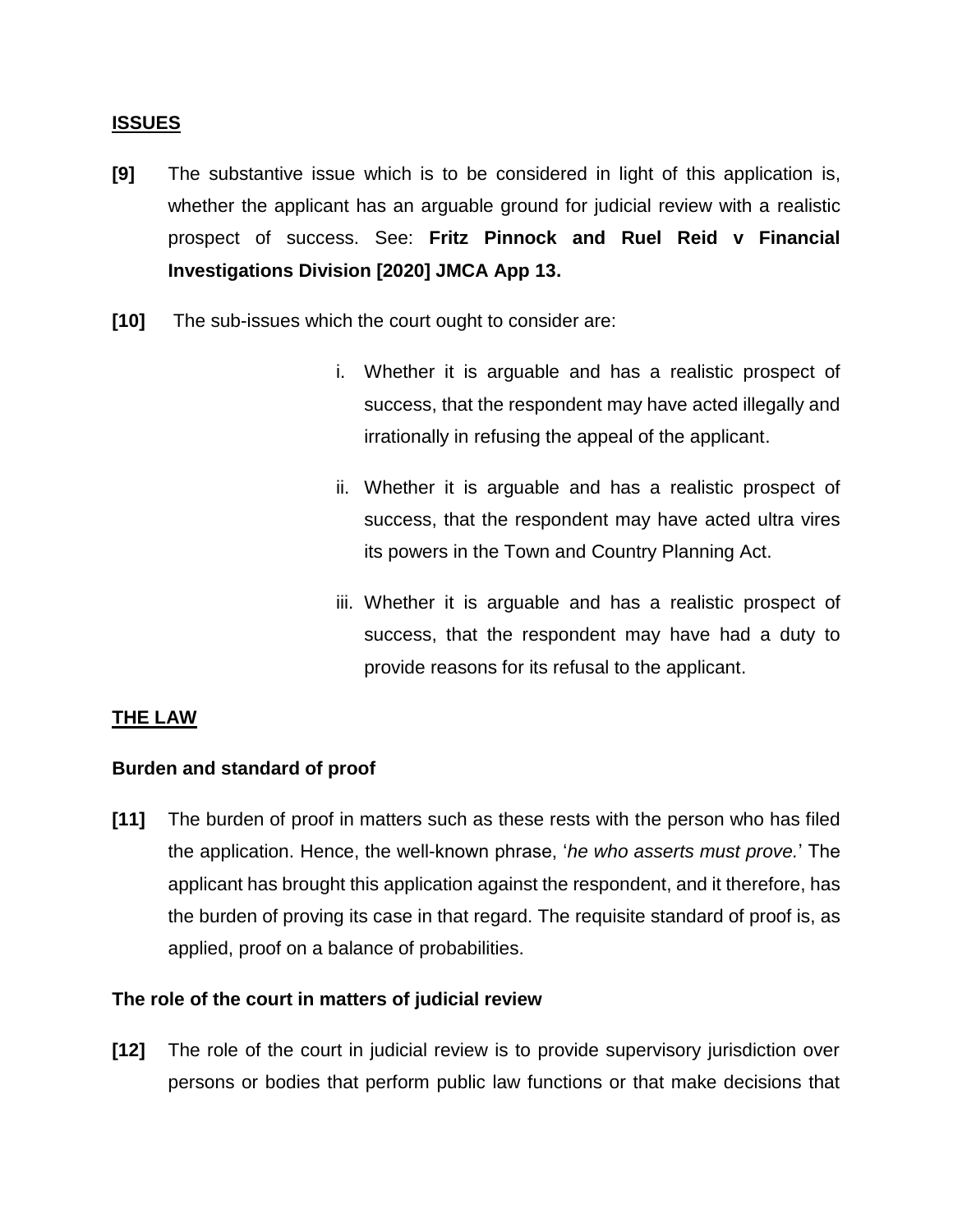affect the public. The approach of the court is by way of review and not of an appeal. As such, this court is concerned with the procedures which the respondent employed in arriving at the decision and not the outcome of said decision.

- **[13]** The Privy Council has noted that the threshold for leave to apply for judicial review is low and the court needs only to look at whether an applicant has an arguable ground for judicial review, which has a realistic prospect of success. See: **Attorney General of Trinidad and Tobago v Ayers-Caesar [2019] UKPC 44** at paragraph 2, per Lord Sales.
- **[14]** The learned authors of **Civil Court Practice 2020**, Volume 1, have noted at part 54.4 as follows, as regards granting leave to apply for judicial review:

*'Permission should be granted if it is clear that where there was a point fit for further investigation at a substantial hearing with such evidence as was necessary on the facts and all such argument as was necessary on the law.'*

# **The relevant provisions of the Act**

- **[15]** Under **Section 11 of the Town and Country Planning Act** (hereinafter referred to as, *'the Act*') an application may be made to the local planning authority, for planning permission to develop any piece of land. The authority on receipt of said application, may either grant permission unconditionally, or subject to such conditions as they think fit, or may refuse permission. In dealing with any such application, the local planning authority shall have regard to the provisions of the development order, so far as material thereto, and to any other material considerations.
- **[16] Section 13 of the Act**, deals with the process of appealing from decisions of the local authority. Subsection 2 reads as follows:

*'Where an appeal is brought under this section from a decision of a local planning authority or the Authority, the Minister shall make a determination within ninety days of the hearing thereof and may allow or dismiss the appeal or may reverse or vary any part of the decision of the local planning authority, or the Authority, as the case may be, whether or not the appeal relates to that part, and deal with the application as if it had been made to him in the first instance.'*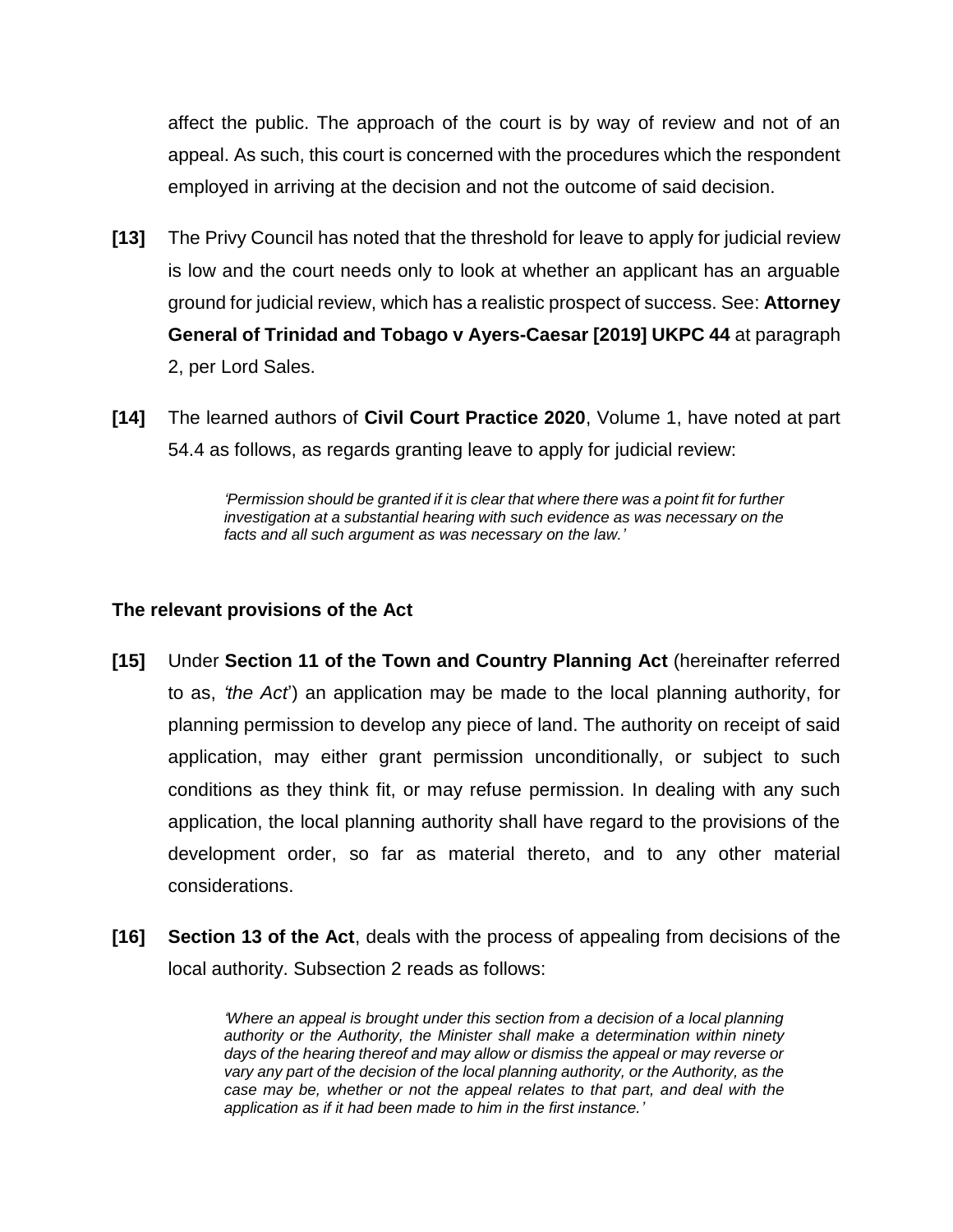**[17] Section 28A of the Act**, stipulates the process which the appeal is to be heard. It states as follows:

> *'(1) The Minister may, if he thinks fit, appoint person or person or persons-*

- *a. to hear, receive and examine the evidence in an appeal; and*
- *b. to submit to him, for his determination, a written report of the findings and recommendations, within twenty-one days of the hearing of such evidence*
- *(2) A person or persons appointed under subsection (1) shall hear the evidence within twenty-one days of the date on which such appointment is made.*
- *(3) Where such person or persons fail to comply with subsection (2), the Minister shall hear and determine the appeal in question.'*
- **[18]** In order for the court to assess whether an applicant has a case with a realistic prospect of success, the court ought to, at this stage, engage in a mature consideration of the grounds, which have been alleged, and make a determination as to whether those grounds, have been made out as an arguable case. This will allow the court to arrive at the decision as to whether the applicant's case should go on to a substantial hearing, at judicial review.

## **ANALYSIS**

**[19]** It must be highlighted that the submissions, filed by the parties and in particular, by counsel for the applicant, were extensive and helpful to this court. An evaluation as to whether the applicant has an arguable application for judicial review with a realistic prospect of success, will rest firmly on what is delineated in the case law and the requirements for judicial review. The court will now address its mind to the grounds as alleged, by the applicant and opposed by the respondent, but will not do so in detail, as to do so, would be counter-productive in the prevailing context.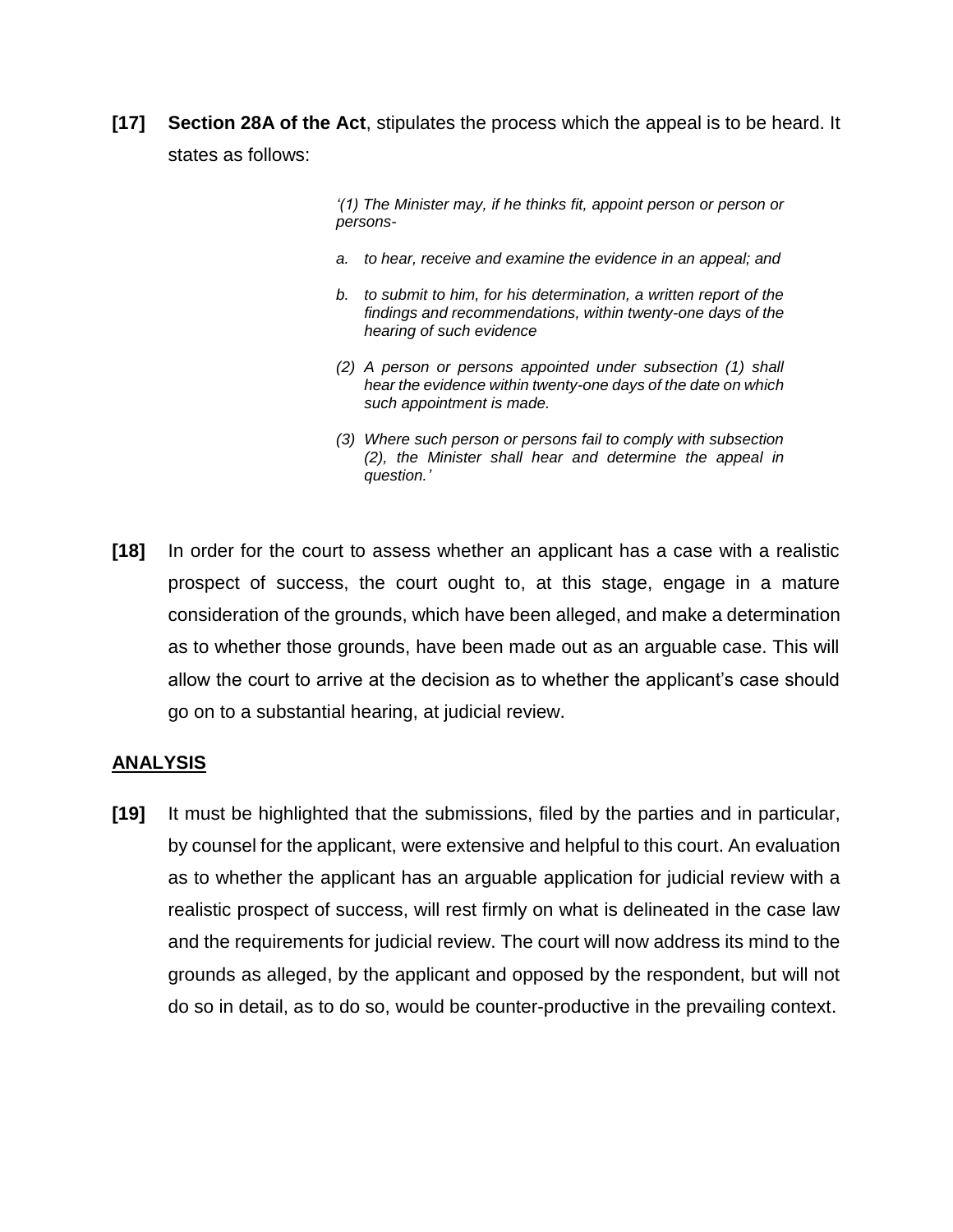## **Mistake of fact**

# **The applicant's submissions:**

- **[20]** This ground is rooted in the belief of the applicant that the respondent perceived that the proposed location, was predominantly residential and as such, it could not be supported by the proposed commercial use. The applicant has contended that the TCPA, in the first instance, erroneously held that the proposed location, was residential and as such, the decision by the respondent is also erroneous. The applicant bases this argument in the fact that the respondent considered the National Environment and Planning Agency's revised report, which indicated that the area in question was predominantly residential.
- **[21]** In support of this this ground, the applicant has asked that the court be guided by the expert report of Breakenridge and Associates, which was prepared by the applicant, for its earlier application to discharge a restrictive covenant. That report is labelled as exhibit **CWH 13**. At paragraph 4.2 of said report it is noted that:

*'Herb McKenley Drive is characterized by a predominantly mixture of older type single family detached dwelling houses on quarter acre lots, which have been converted to commercial offices, interspersed with institutional light and industrial uses in the form of a church and a petrol filling station.'*

- **[22]** The applicant further contends that in recognition of the change in the development and usage of lands in the area, **Provisional Development Order 2017**, has been issued, which rezoned the area for commercial and office use. The applicant has also attached an affidavit which was sworn to by Francine Derby which was placed before Minister Vaz, at the hearing of the appeal, which outlined the history of the proposed location.
- **[23]** The applicant argues, that the evidence in this regard, all point to the established fact that the relevant area, though previously predominantly residential, is now commercial. As such, the respondent's decision must then be deemed erroneous, on the basis of that mistaken fact, and is thus, illogical.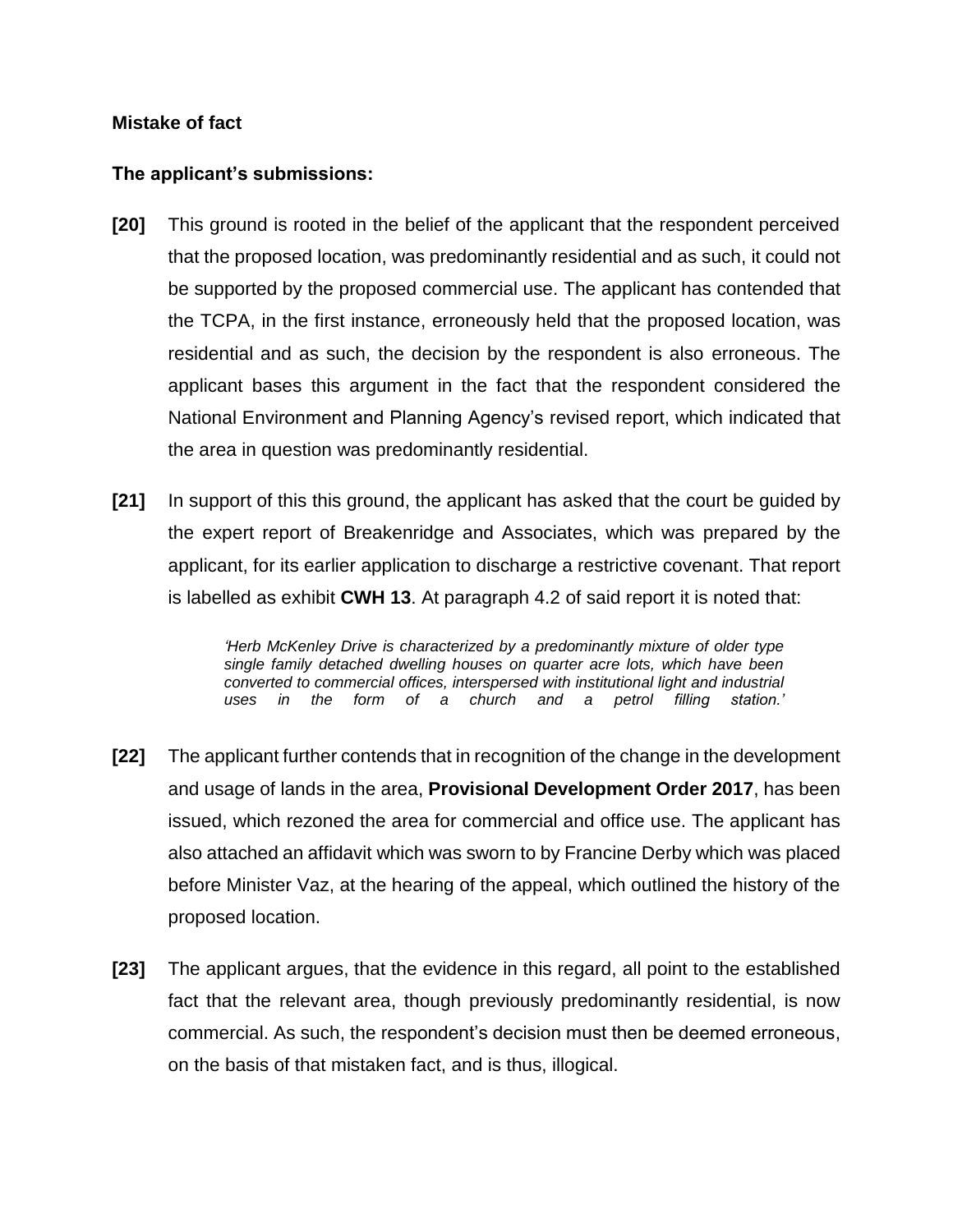## **The respondent's submissions:**

**[24]** The respondent has contended that notwithstanding the changes in the character of the area in question, there is still a residential component to the area which must, and was, considered by the respondent, especially in light of the effect which a petrol filling station, would have on the amenities of the area, as a whole. It is noted that the proposed site is adjacent to the residential community of Latham Avenue. When taken together, it is contended that there was no mistake of fact, so as to make the decision, one to be set aside on one of the established grounds for judicial review.

# **The court's findings**

- **[25]** In **R (Alconbury Developments Ltd. & Others) v Secretary of State for the Environment, Transport [2003] 2 AC 295,** Lord Slynn stated at paragraph 53 that it is accepted that the court has jurisdiction to quash a misunderstanding or ignorance of an established and relevant fact.
- **[26]** The basis for any tribunal of law to decide any matter is based on applying the law to the relevant set of facts before it. If it is asserted that the facts grounding a decision, were incorrect, then it within the court's judicial review power, to exercise its jurisdiction, to quash said decision. That decision, if based on established erroneous facts, would undoubtedly be an erroneous one.
- **[27]** It is to be noted that the respondent in its decision, did not explicitly communicate that he treated with the area as being residential. As such, the reference to the '*proposed location,'* may, in the mind of the respondent, be with the understanding that the area has been rezoned as commercial, but it is believed that the applicant's proposed commercial use, will negatively affect the amenities of the area, as a whole, which it is entitled to consider under the Provisional Development Order Policy.
- **[28]** The question as to whether the area in question was deemed commercial or residential is a relevant consideration for this case. Though the court has observed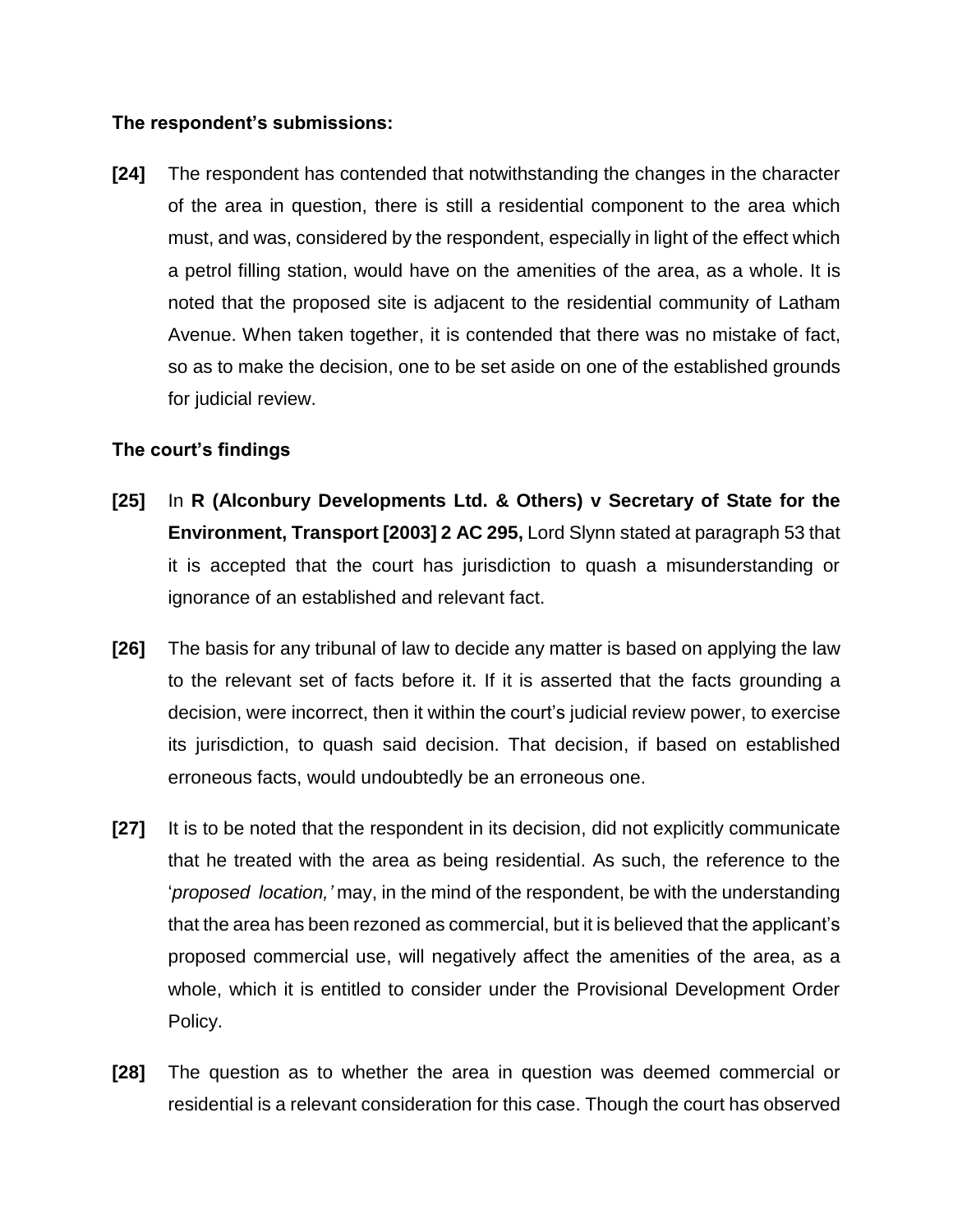that there is also no absolute evidence that the respondent did not operate on that mistaken fact, it is a matter which requires proper ventilation and arguments at a trial for judicial review. As such, this court accepts this ground as having met the threshold of being an arguable ground for judicial review.

**[29]** For entirety, the applicant has also contended at paragraph 45 of the affidavit of Christopher Charley that there were errors of law or errors as to mixed facts and law, which taken together, render the decision unreasonable. The court is also of the opinion that a further investigation of these allegations should be conducted at the trial for judicial review.

## **Relevant/Irrelevant Considerations**

## **The applicant's submissions:**

**[30]** The applicant argues that the respondent failed to consider a number of factors in arriving at the decision. These factors include: the area being rezoned for commercial use, the surrounding properties being commercial and that there is no residence adjoining the property which will be adversely affected by the proposed gas station, the fact of non-objection from the National Works Agency, Ministry of Health, Fire Brigade and Bureau of Standard Jamaica, as well as other material considerations as required by the Act. The applicant contends in the alternative, that even if these factors were considered by the respondent, they were not given due weight and as such, the decision ought to be found be to unreasonable.

## **The respondent's submissions:**

**[31]** The respondent has contended that in the decision communicated to the applicant on October 25, 2020, it is explicitly stated that the respondent considered the technical reports and submissions made, and arrived at the decision. As such, this ground, as alleged, does not warrant judicial review.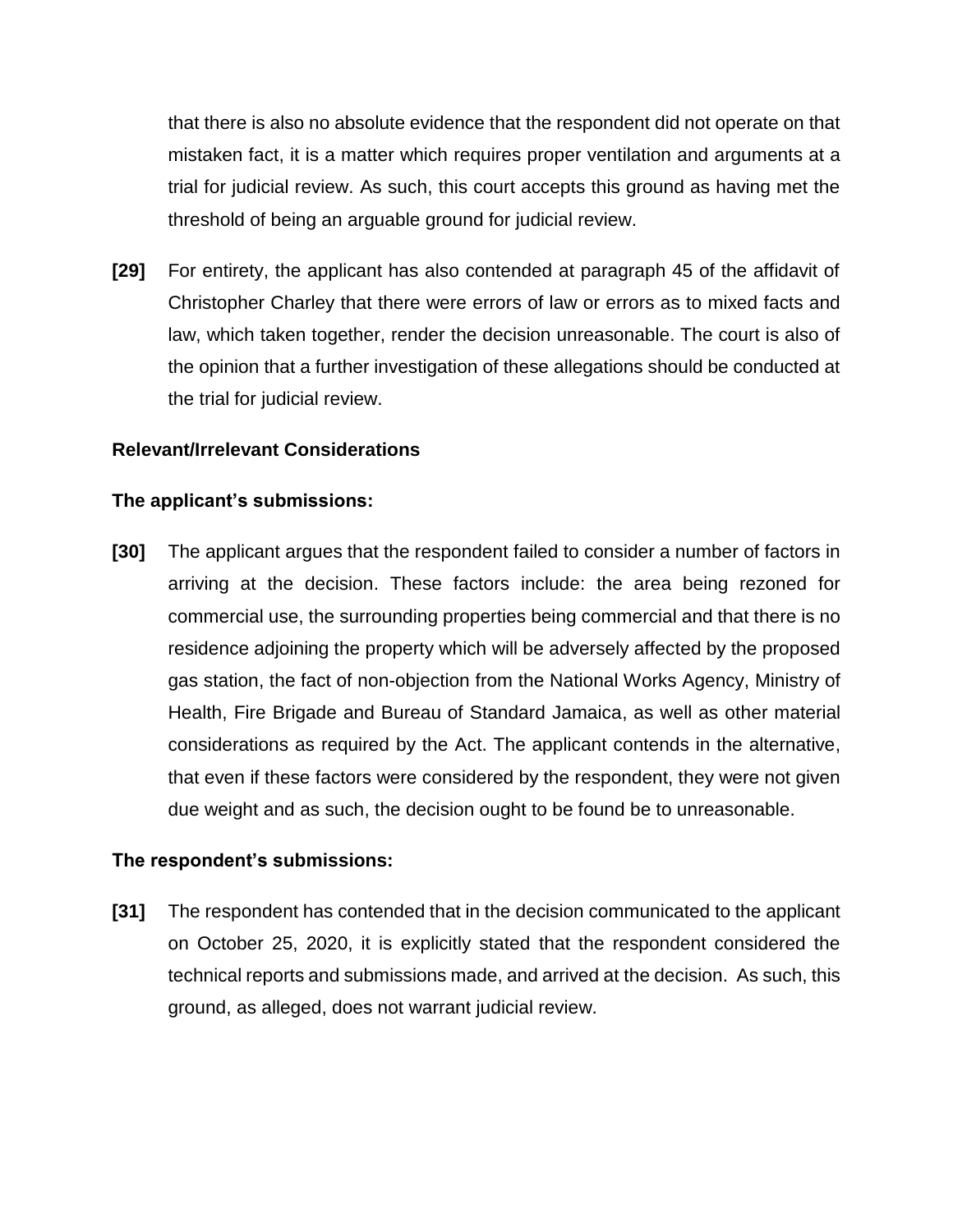#### **The court's findings**

[32] Learned authors De Smith, Woolf and Jowell of Judicial Review, 5<sup>th</sup> ed. at page 557, noted as follows:

> *'When the courts review a decision they are careful not readily to interfere with the balancing of considerations which are relevant to the power that is exercised by an authority. The balancing and weighing of relevant considerations is primarily a matter for the public authority and not for the courts. Courts, have, however, been* willing to strike down as unreasonable decisions where manifestly excessive or *rnanifestly inadequate weight has been accorded to a relevant consideration.'*

**[33]** In **R v Lord Saville of Newdigate and others, Ex parte A and Others [2000] 1 WLR 1855**, a decision of the English Court of Appeal, Lord Woolf stated at paragraph 33 that:

> *'… there are some decisions which are legally flawed where no defect of this nature can be identified. Then an applicant for judicial review requires the courts to look at the material upon which the decision has been reached and to say that the decision could not be arrived at lawfully on that material. In such cases it is said the decision is irrational or perverse. But this description does not do justice to the decision-maker who can be the most rational of persons. In many of these cases, the true explanation for the decision being flawed is that although this cannot be established the decision-making body has in fact misdirected itself in law. What justification is needed to avoid a decision being categorised as irrational by the courts differs depending on what can be the consequences of the decision…'*

**[34]** The respondent undoubtedly has a discretion to consider appeals before him. In so doing, however, that discretion ought to be exercised in accordance with the law. **Section 11 of the Act,** stipulates that the respondent ought to consider the relevant development order, in any decision, regarding a proposed planning permission. In a case of this nature where there was a provisional development order, which has explicitly stated that the area in question is rezoned commercial, it is indeed questionable, what weight was given to that factor in arriving at its decision. The court accepts that the respondent is not obligated to slavishly apply said development order. This court however, firmly believes that evidence should be led as to the weight which same was given. It may in fact be, that the respondent gave due consideration to the relevant factors. This court is however, unable to,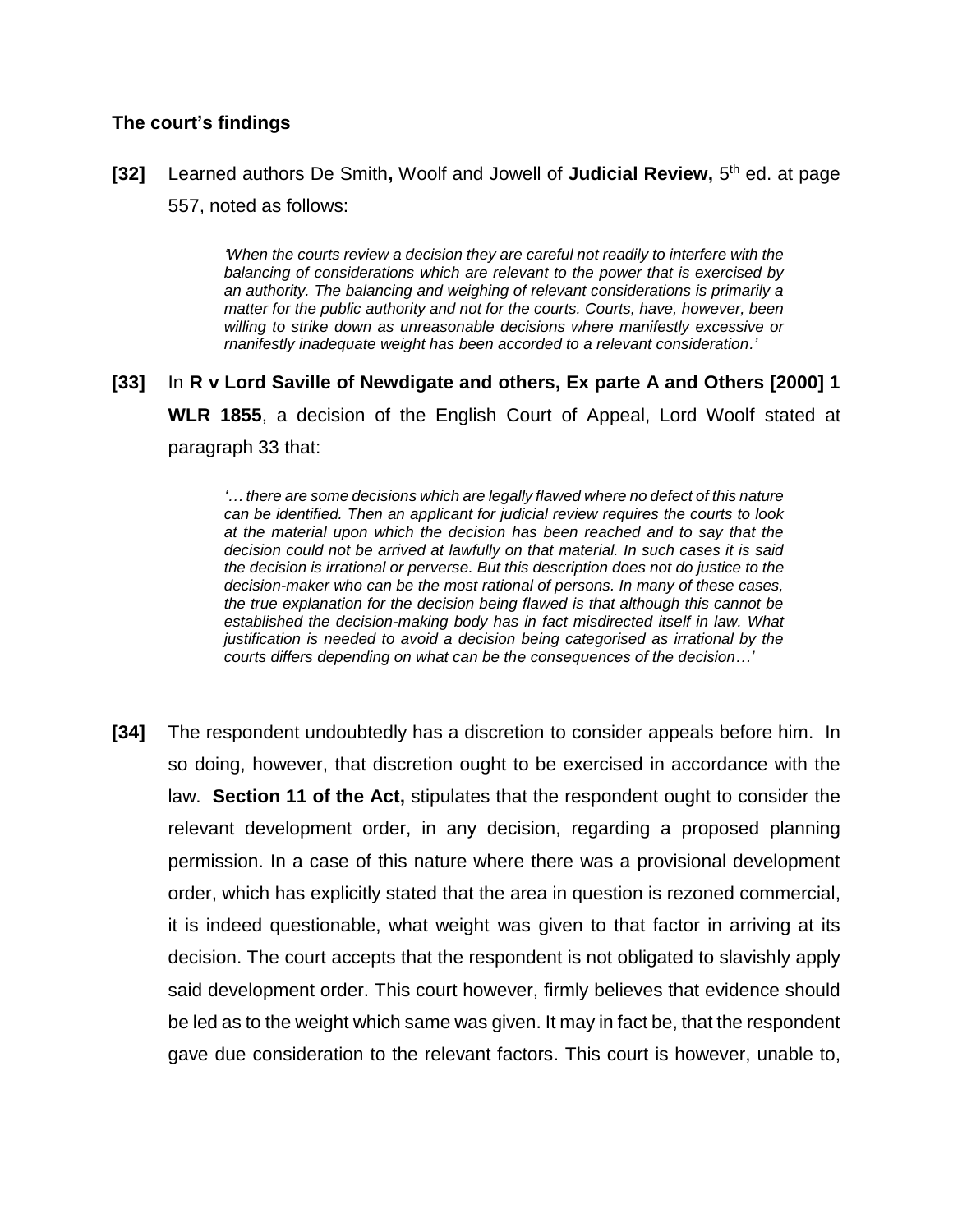for present purposes, undertake a proper assessment as to same, nor is this court, at this preliminary stage, expected to do so.

**[35]** In considering any matters, it is incumbent on the authority to consider the evidence which has been presented and to apply sufficient weight to same. From that which has been presented by the applicant, the court, at this stage is unable to satisfy itself, that, from the evidence which was led, they were given their due weight. In the opinion of the court, the evidence as to what weight is to be given to these relevant considerations, ought to be ventilated at a trial for judicial review. As such, in the opinion of this court, an arguable case for judicial review has been made out, on this ground, also.

## **Procedural Non-compliance**

## **The applicant's submissions:**

- **[36]** The applicant contends that the decision should be set aside on the basis that the appeal process was not conducted in conformity with **Section 13(2) of the Act**. The applicant contends that the hearing was not conducted de novo, as the respondent did not give regard to the provisional development order, that the proposed use by the applicant, fell squarely within that land usage permitted by that development order.
- **[37]** The applicant also contends the decision should be set aside on the basis that there was a breach of **Section 28A(3) of the Act.** The applicant states that the Act stipulates that it is the respondent, himself, who is to hear the appeal, where there is a failure to comply with **Section 28A(2),** which stipulates that the person so appointed shall hear the appeal within 21 days of their appointment. As such, the appeal was ultra vires, when it was heard by Minister Vaz outside of that 21 days.
- **[38]** Further, it is contended that the decision was made far in excess of the 90-days statutory period prescribed by **Section 13(2).** It is contended that the decision, being made almost a year after the hearing of the appeal, ought to be set aside on the basis of ultra vires, as the respondent acted outside of his statutory powers.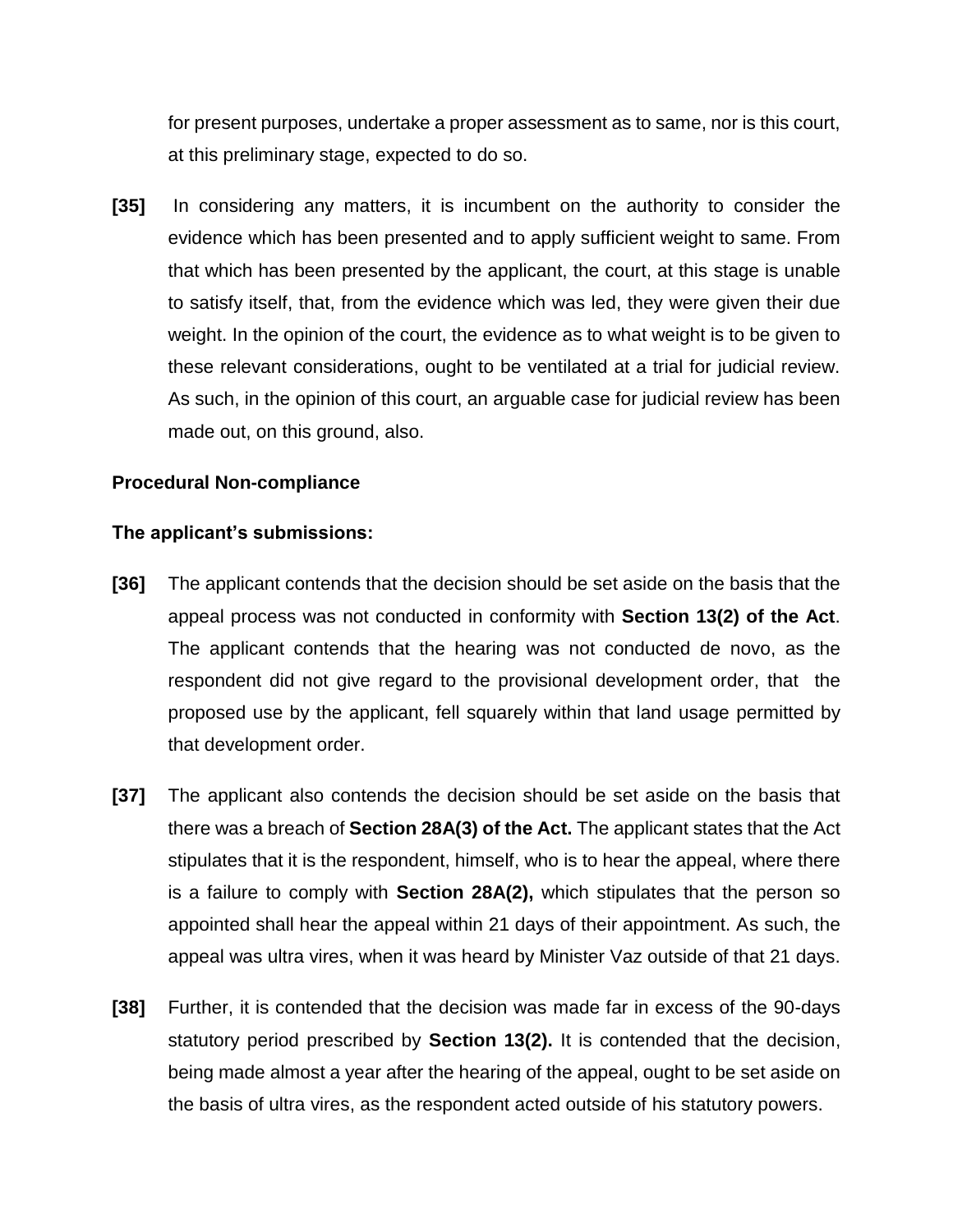## **The respondent's submissions:**

**[39]** The respondent contends that notwithstanding that it appears that **Sections 28A(3)** and **13(2) of the Act** have not been complied with, there are no invalidating consequences stipulated in the Act, for the failure to comply. It is thus submitted that it is unlikely that Parliament intended that those failure to comply, should result in the total invalidation of the decision.

# **The court's findings**

**[40]** In matters of alleged breach of statutory provisions, the court, upon review of the process which led to the decision, ought to closely examine the relevant section(s) in question, in order to determine what would be the consequence of the nonobservance of same. It is because this court must do this, that renders those grounds arguable and as having, a real prospect of success.

# **Duty to provide reasons**

## **The applicant's submissions:**

**[41]** The applicant seeks judicial review on the basis that the respondent provided no or provided inadequate reasons for the decision. The applicant contends that the absence of reasons has rendered it unable to fully criticize the decision of the respondent and to be able to fully comprehend the ground for refusal.

## **The respondent's response:**

**[42]** The respondent contends that there is no statutory duty imposed on the respondent by the Act to provide reasons for his decisions. In any case, the applicant was aware at all material times, of the issues which the TCPA had with the application and the respondent consequently upheld that decision. Consequently, the balance of factors weighs in favour of no reasons being given for the refusal of the appeal.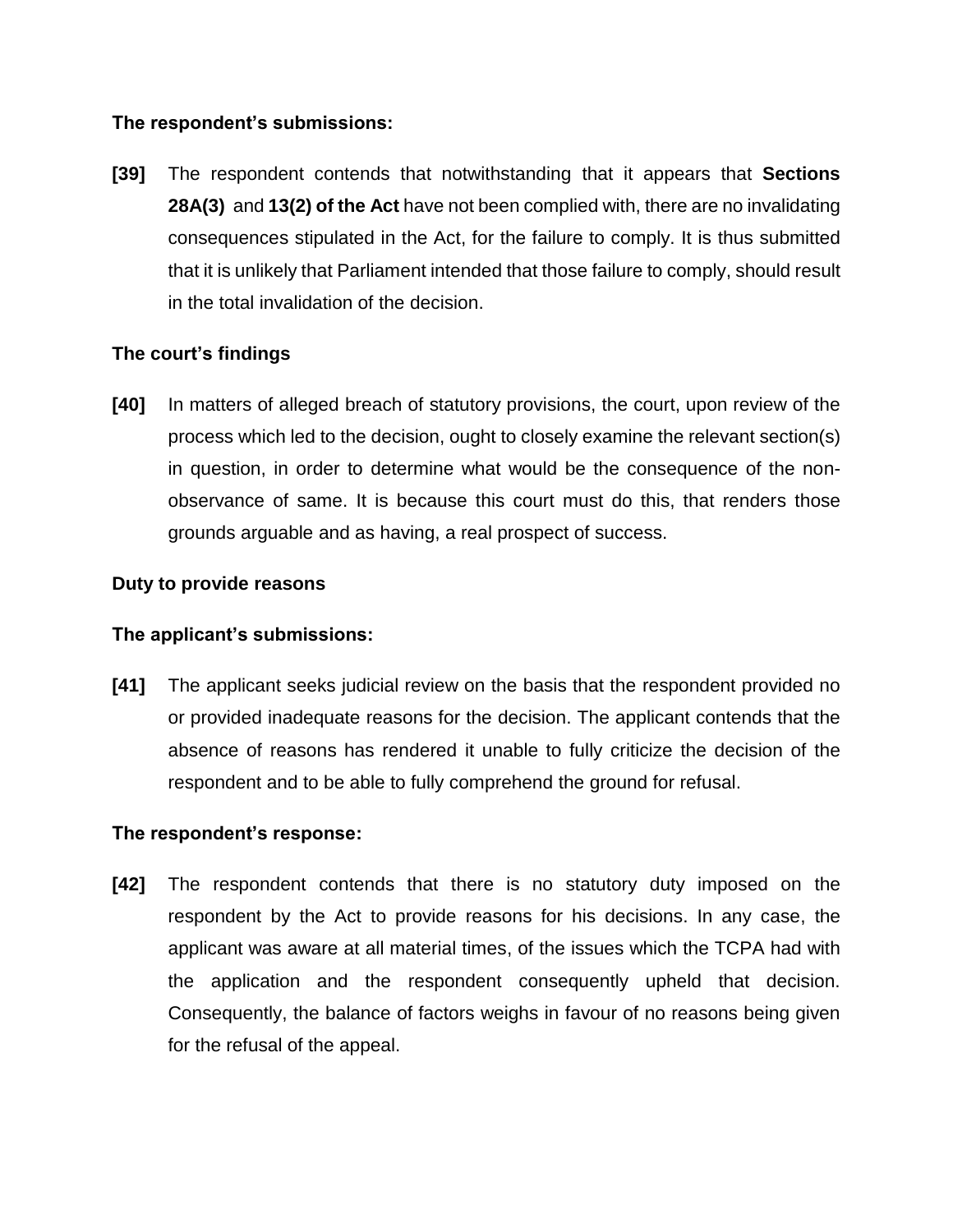#### **The court's findings**

```
[43] In R (CPRE Kent) v Dover District Council [2018] 1 WLR 108 it is stated, per 
curiam, at paragraph 109F and G, as follows, as regards the giving of reasons
where planning permissions are concerned, that:
```
*'Although public authorities are not under a general common law duty to give reasons for their decisions fairness may in some circumstances require it even in a statutory context in which no express duty is imposed. Although planning law is a creature of statute the proper interpretation of the statute is underpinned by general principles derived from the common law. The giving of reasons is essential to allow effective supervision by the courts, and fairness provides the link between the common law duty to give reasons for an administrative decision and the right of the individuals affected to challenge the legality of the decision. The existence of a common law duty to disclose reasons for a planning decision is not inconsistent with the abrogation in 2013 of the specific duty to give reasons for all grants of planning permission which was imposed by secondary legislation in 2003. The general principle of open justice or transparency extends as much to statutory inquiries and procedures as it does to the courts and there is no reason to distinguish between a ministerial inquiry and the decision-making process of a local planning authority. [Emphasis added]*

#### **[44]** The following is quoted at paragraph 120 C-F:

*'The reasons for a decision must be intelligible and they must be adequate. They must enable the reader to understand why the matter was decided as it was and what conclusions were reached on the 'principal important controversial issues', disclosing how any issue of law or fact was resolved. Reasons can be briefly stated, the degree of particularity required depending entirely on the nature of the issues falling for decision. The reasoning must not give rise to a substantial doubt*  as to whether the decision-maker erred in law, for example by misunderstanding *some relevant policy or some other important matter or by failing to reach a rational decision on relevant grounds. But such adverse inference will not readily be drawn. The reasons need refer only to the main issues in the dispute, not to every material consideration. They should enable disappointed developers to assess their prospects of obtaining some alternative development permission, or, as the case may be, their unsuccessful opponents to understand how the policy or approach underlying the grant of permission may impact upon future such applications.'*

**[45]** The court having reviewed the Act, it is observed that there is no explicit duty imposed on the respondent to give reasons. The respondent is a public servant and the relevant statute, has imposed on him, the duty and the responsibility to consider appeals made from the TCPA. In carrying out this function, it is expected that for good governance and integrity, reasons will typically, be stated, for his decisions. The court agrees with the applicant that, the decision did not contain any pronouncements on the grounds of appeal as alleged by the applicant, nor did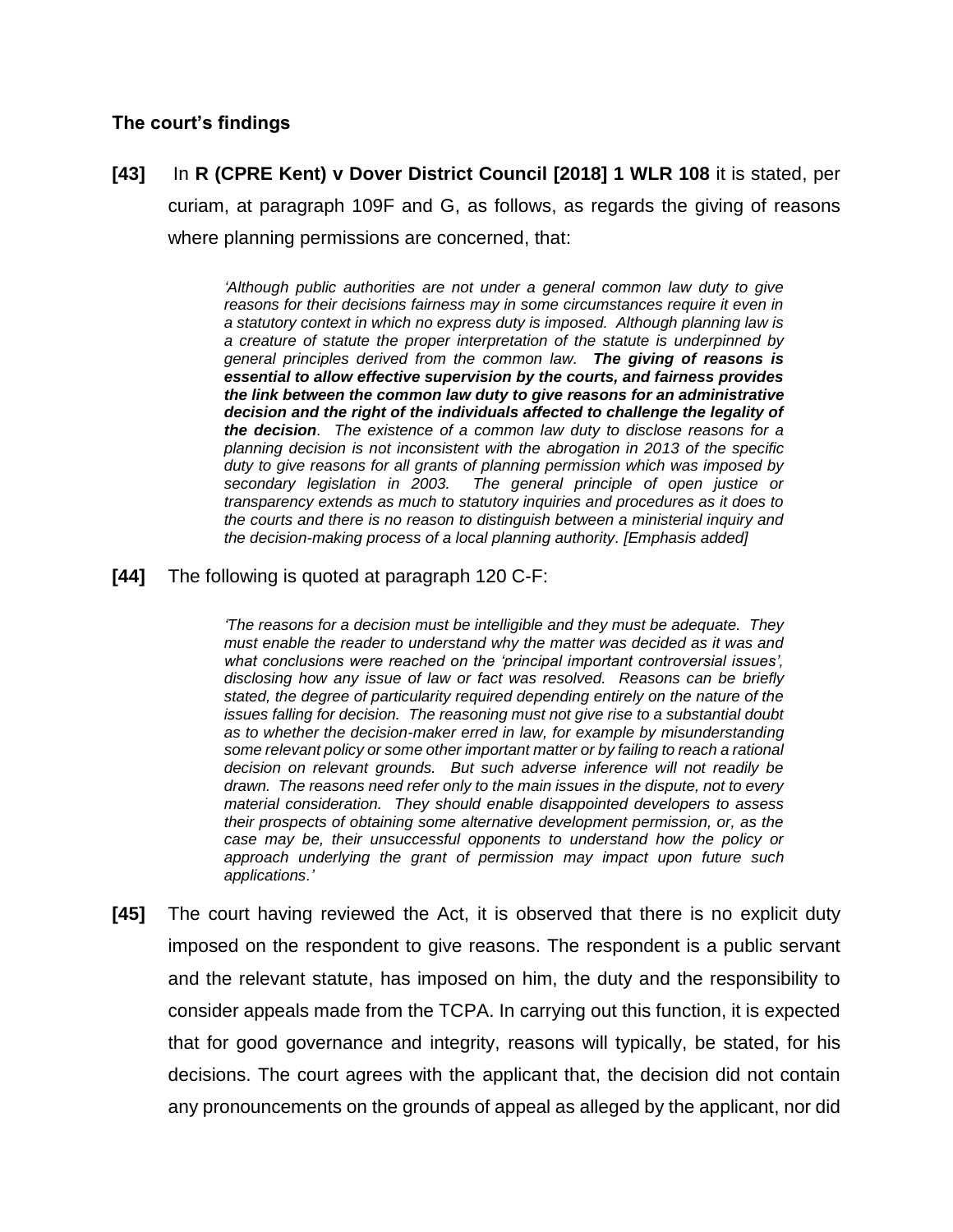it contain an indication as to what weight was given to the relevant considerations in arriving at said decision.

- **[46]** The court is unable to review the process of the respondent to conclude, as is required to be done in planning permission cases, that the decision has left the applicant and the court with '*no real substantial doubt as to what the reasons for the decision were and what were the material considerations which were taken into account*.' See: **City of Edinburgh v Secretary of State for Scotland and Anor [1998] 1 All ER 174.**
- **[47]** The absence of reasons in this matter, is, in the opinion of the court, an arguable ground for judicial review, which, the parties should be allowed to advance arguments in favour of/opposition to, upon a trial for judicial review.

# **CONCLUSION**

**[48]** In the final analysis, the applicant has established that it has arguable grounds for judicial review, which has a realistic prospect of success. For that reason, the court is of the opinion that the applicant ought to be granted the leave to apply for judicial review, on all of the grounds, as sought.

## **DISPOSITION**

- **[49]** In the circumstances, this court's orders, are as follows:-
	- (1) Leave to apply for judicial review is granted and the applicant shall file its fixed date claim form to apply for judicial review, by or before May 8, 2021.
	- (2) First hearing of F.D.C.F. shall be scheduled by the Registrar in consultation with the parties, provided that order No.1 has been complied with, by the applicant.
	- (3) The costs of the application for leave to apply for judicial review shall be costs in the claim.